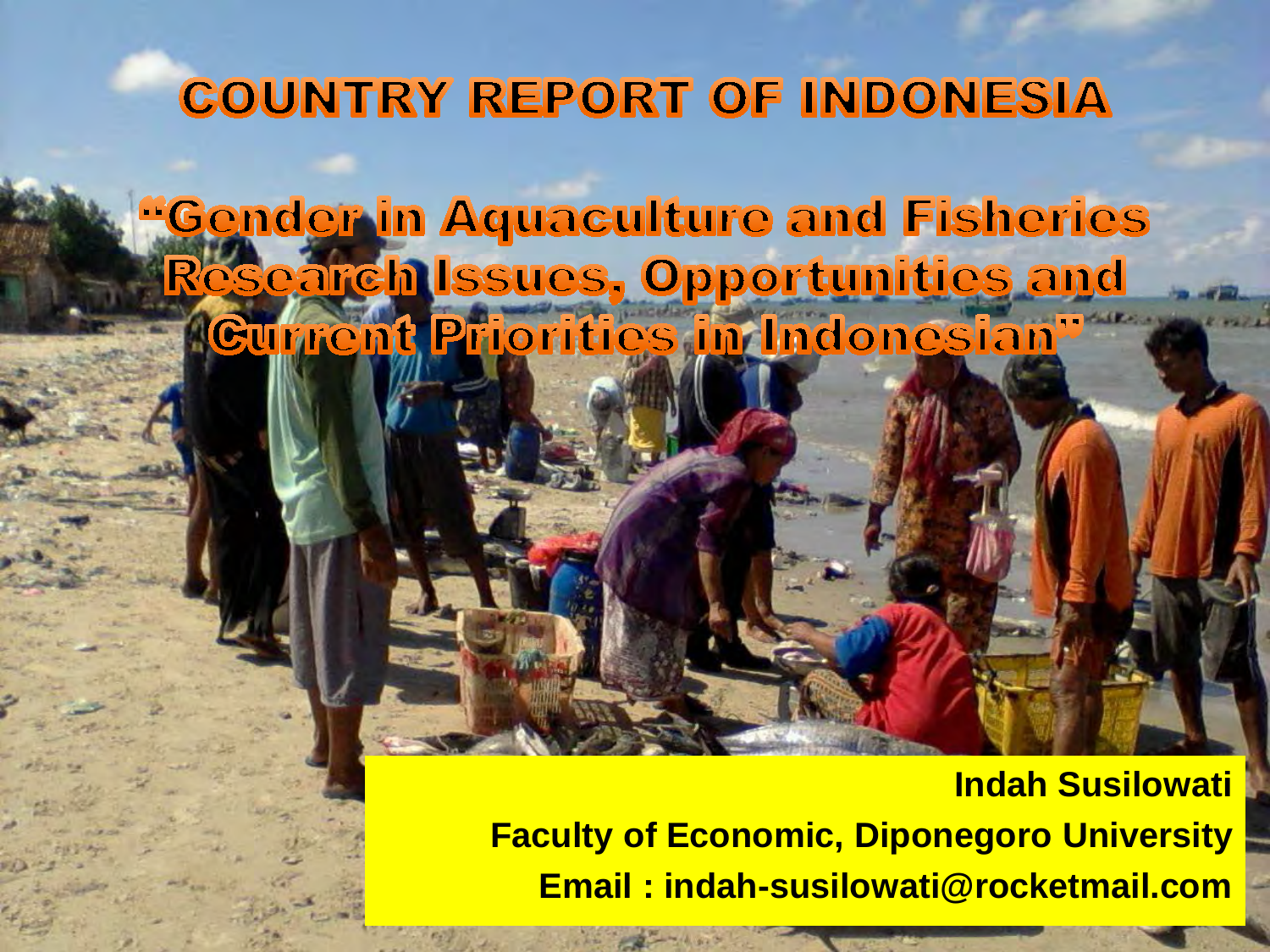### **NETWORKING IN GENDER**

The following description is a country report of Indonesia using the template given by Meryl :

- 1. If you are involved with a network in your institute, country or region:
- **name and purpose of network :**
- a) Indonesian Marine and Fisheries Socio Economics Research Network (IMFISERN); the main objective of this network is to encourage and to develop as well as to enhance the activites of social economic research in the fisheries and aquaculture in Indonesia. This network accomodates the society of social economic fisheries and its association. This network also eager to develop the network in gender (in fisheries and aquaculture). Nowdays, we have not master agenda of research and activities in gender. The research and activities with respect of gender a remained arrange partially by the respective stakeholders (individually).
- b) ISEI (Association of Indonesian Economist); this activities network mainly covered for economic issues. However, today people in the network are intense to give a special attention of gender issues. Moreover, with a cabinet of new president JOKOWI (commencing in 20th October 2014) has provided a special priority in enhancing Maritime & Fisheries sector. He develop a new departement incharge to succes this mission. In addition, gender issues mention as the important agenda. We do expect these association (ISEI) and also IMFISERN and the other association or network which is not mention yet in this description (I will add later) will give a good favor to back up the GAF vision and mission.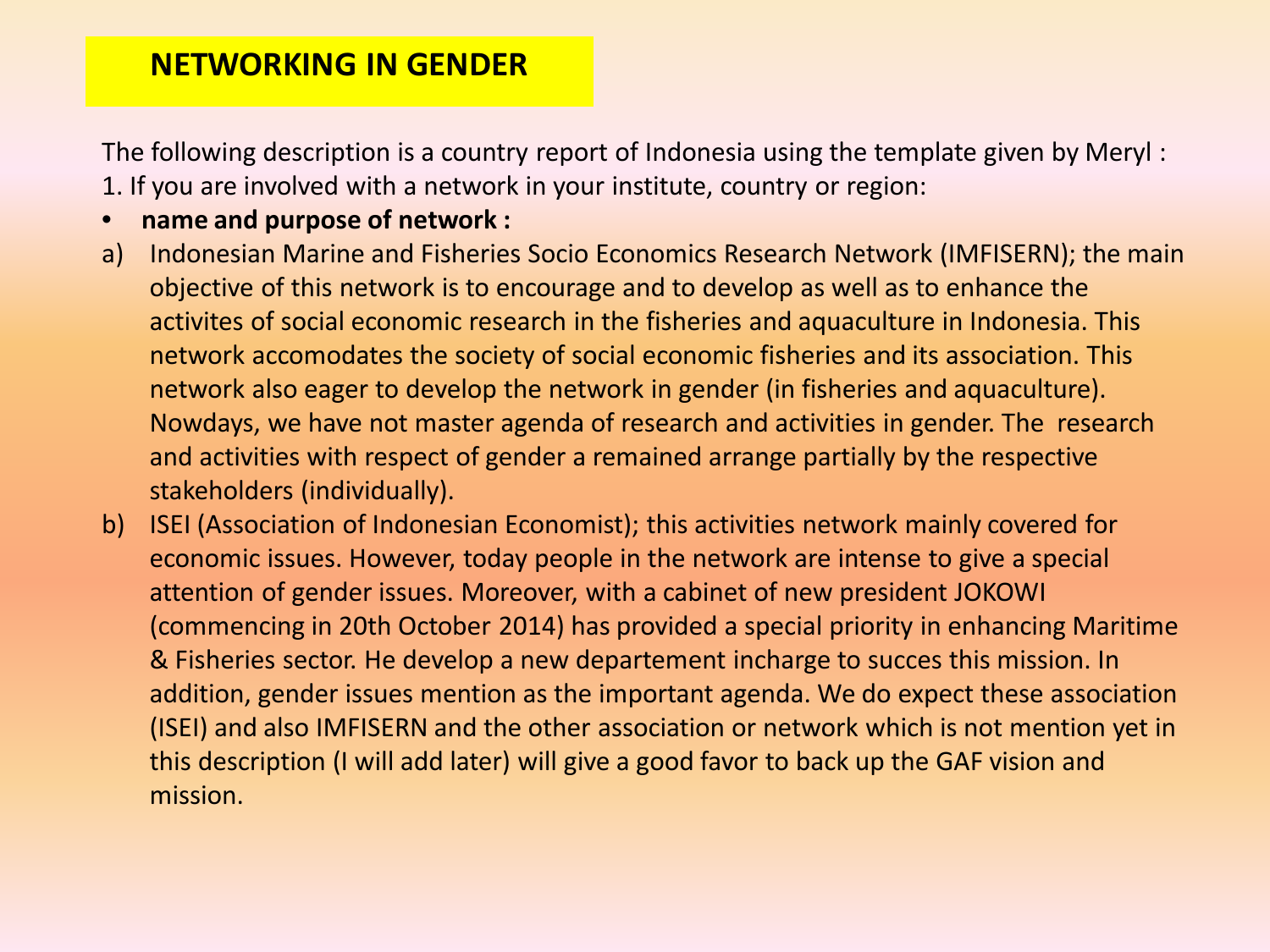### • **when established, membership and current status of activities :**

- a) the IMFISERN establish in 1990's, membership is open to social economist, biologyst, officer of the government, and the others relevan stakeholders in fisheries and aquacultures of Indonesia. The routine activities of this network annually and quarterly basis, but if there is neccessary activities will be conducted any time.
- b) ISEI was establish in 1970's, membership is open to economist of Indonesia. The routine activities of this network annually and monthly basis, but if there is neccessary activities will be conducted any time

#### • **major challenges and opportunities for your network**

- $\checkmark$  The challenge is to maintain commitment among the member in achieving the goal of network, budget rising to finance the research and development of the network subject to the availability possible funds. The opportunities in the a new era of president JOKOWI is great since he give highly commitment in maritime and fisheries sector, particularly in gender issues.
- **how you think your network could benefit from, and what it could share with other networks**
- $\checkmark$  Our existing network will get a great benefit from a favorable of new president cabinet and the support of universities commitment in research and development including gender issues. For information, Diponegoro University (UNDIP), Hasanudin University (UNHAS), Sam Ratulangi University (UNSRAT) are considered as universities with focal point of research in fisheries and aquaculture. Moreover, with collaboration of IIFET, AFS, GAF, AFAF, etc, the Indonesian Network in Fisheries and Aquaculture could contribution a significant development and encourgement of gender issues and network. We expect can share with respective/ relevant network to promote gender issues and its devel0pment especially in Indonesia.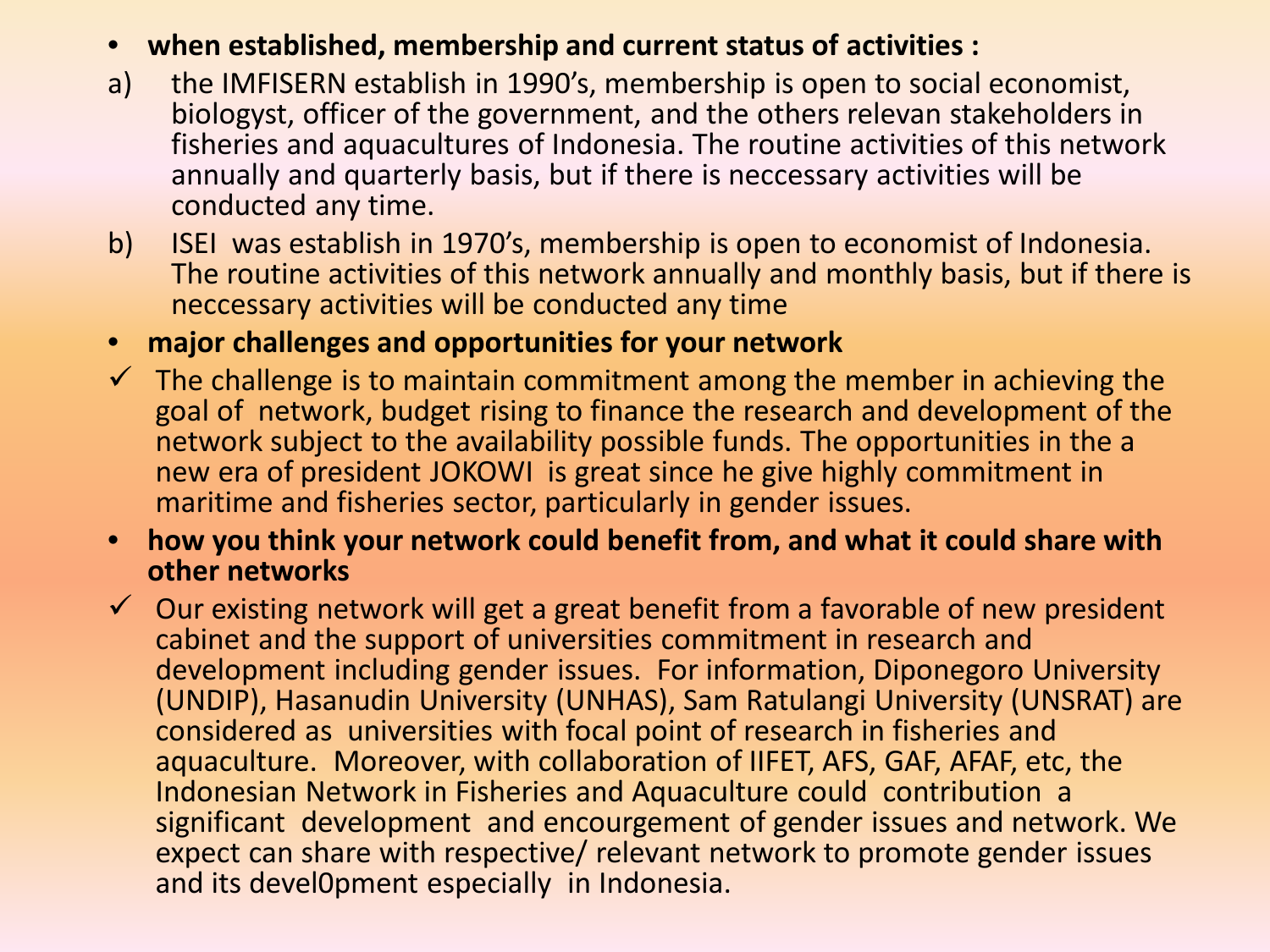The following slides is a updating activities of IMFISERN Network reported by Zuzy Anna (the president of IMFISERN)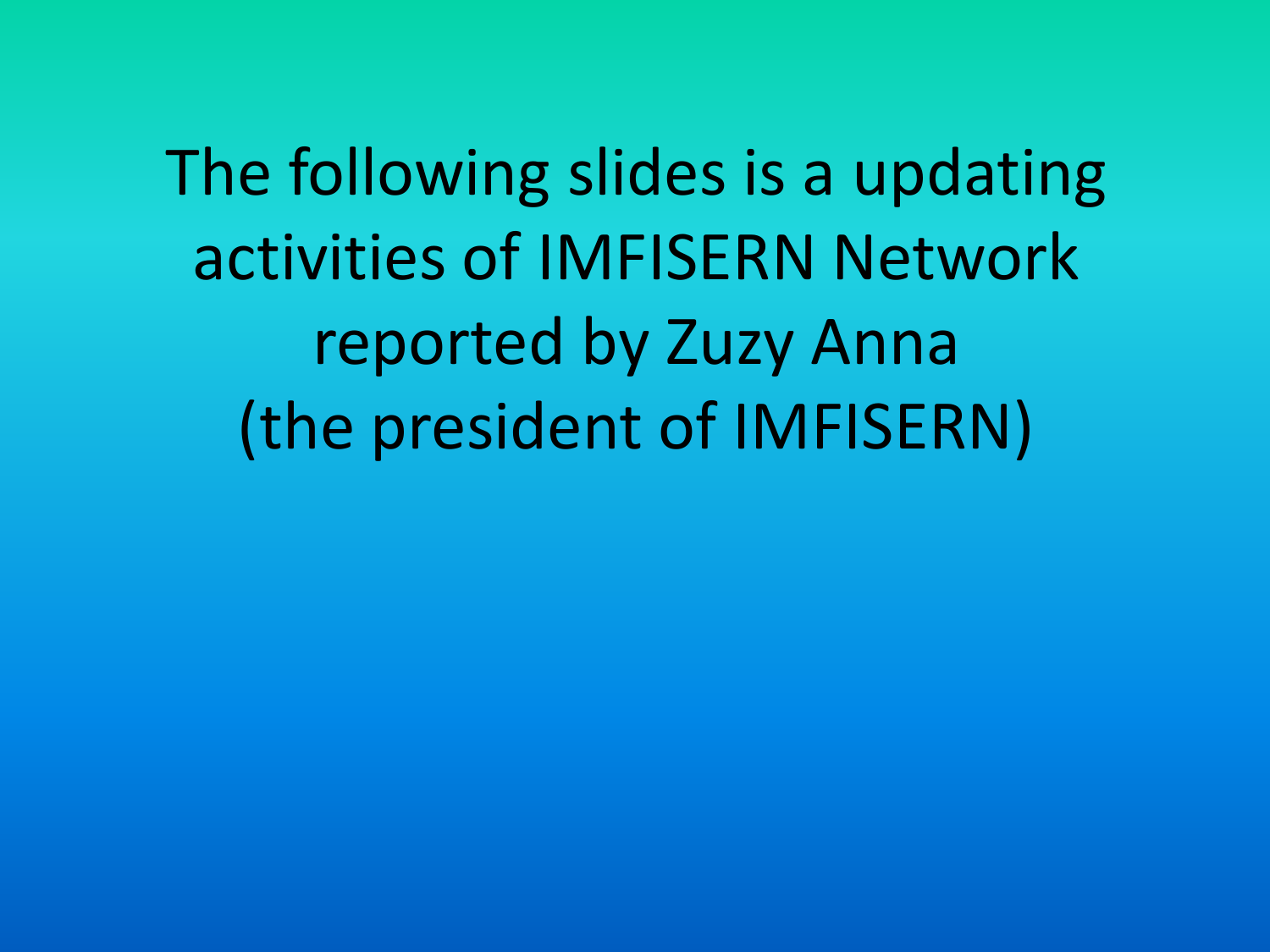### Gender Statistic

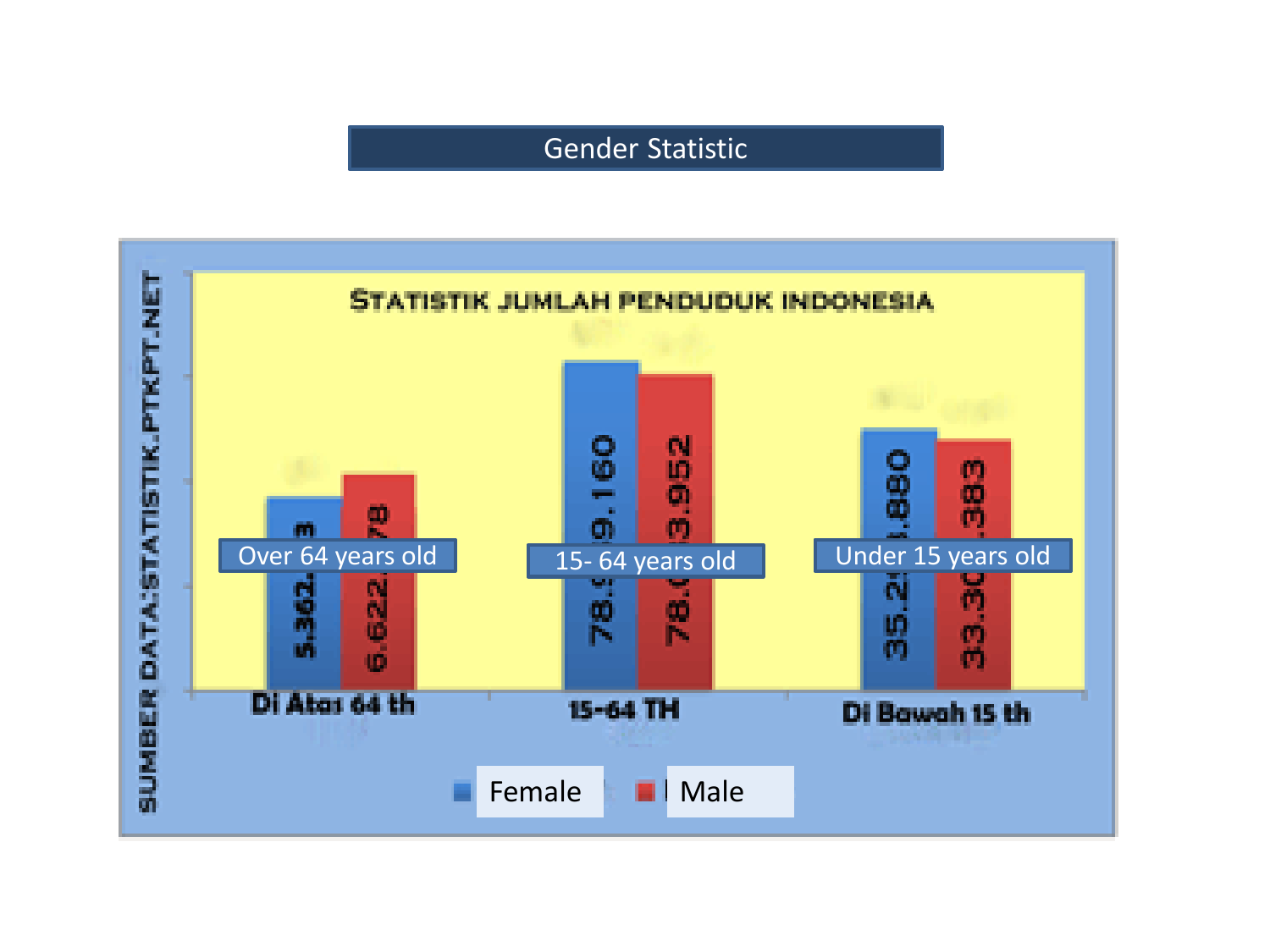## **ISSUE WOMEN EMPOWEREMENT IN INDONESIA**

- So many laws, regulations on gender mainstreaming compare to Asian countries, but lack of in implementation
- After reformation there is change in nomenklatur of ministry women affair become ministry of women empowerement, and now plus children protection
- So many women riset centre in university formed, also NGO for women study, and religious organization concern on women isssue, but never sinergized their research, so that research become meaningless and little have impact or influence government policy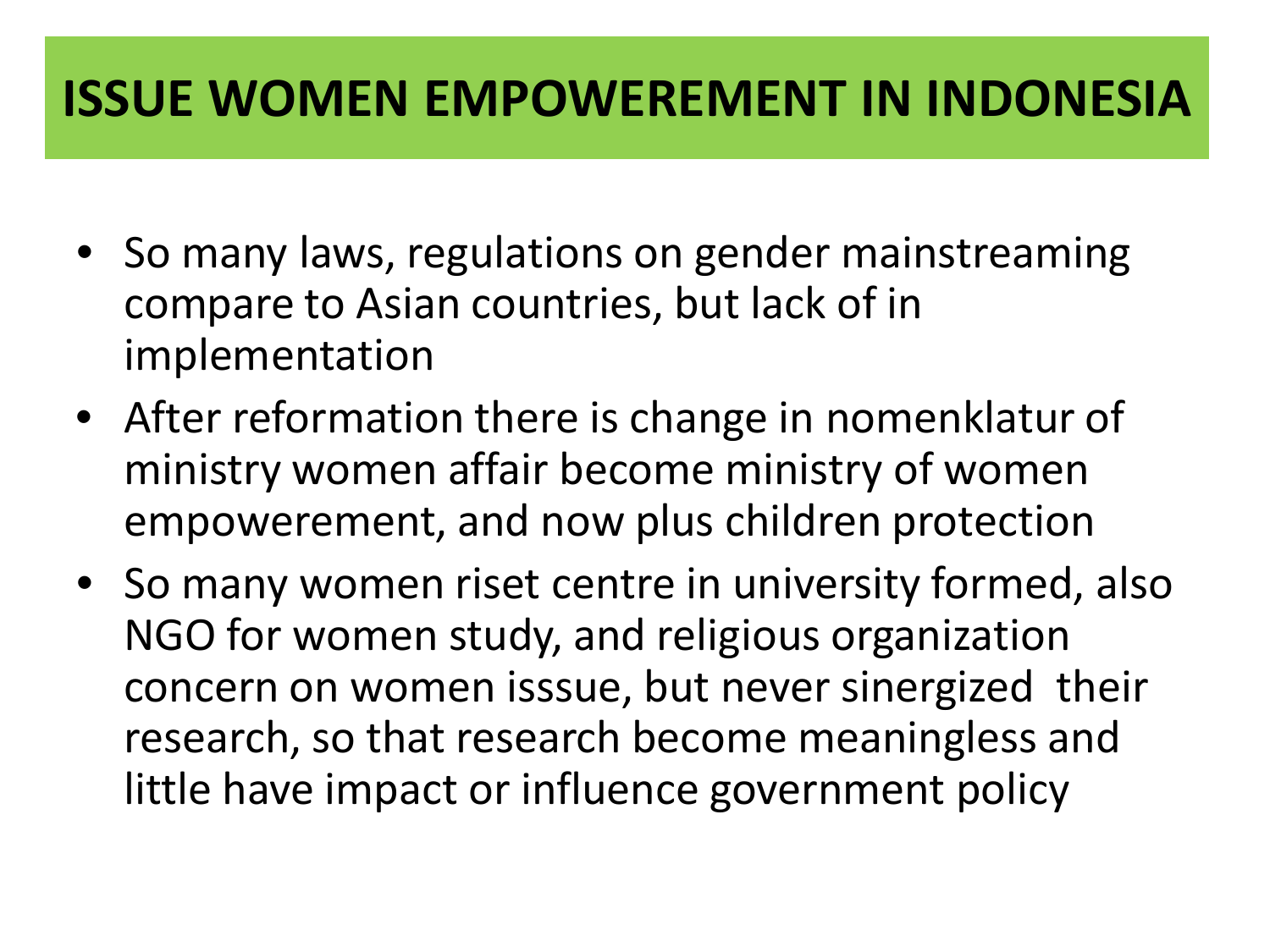# **INDONESIAN RESEARCH BUDGET**



The Majority of R&D expenditure was allocated for applied research (56.70%), the remaining were for experimental development (20,40%) and basic research (22,90%)

**Sources: R&D survey in Higher Education, 2009**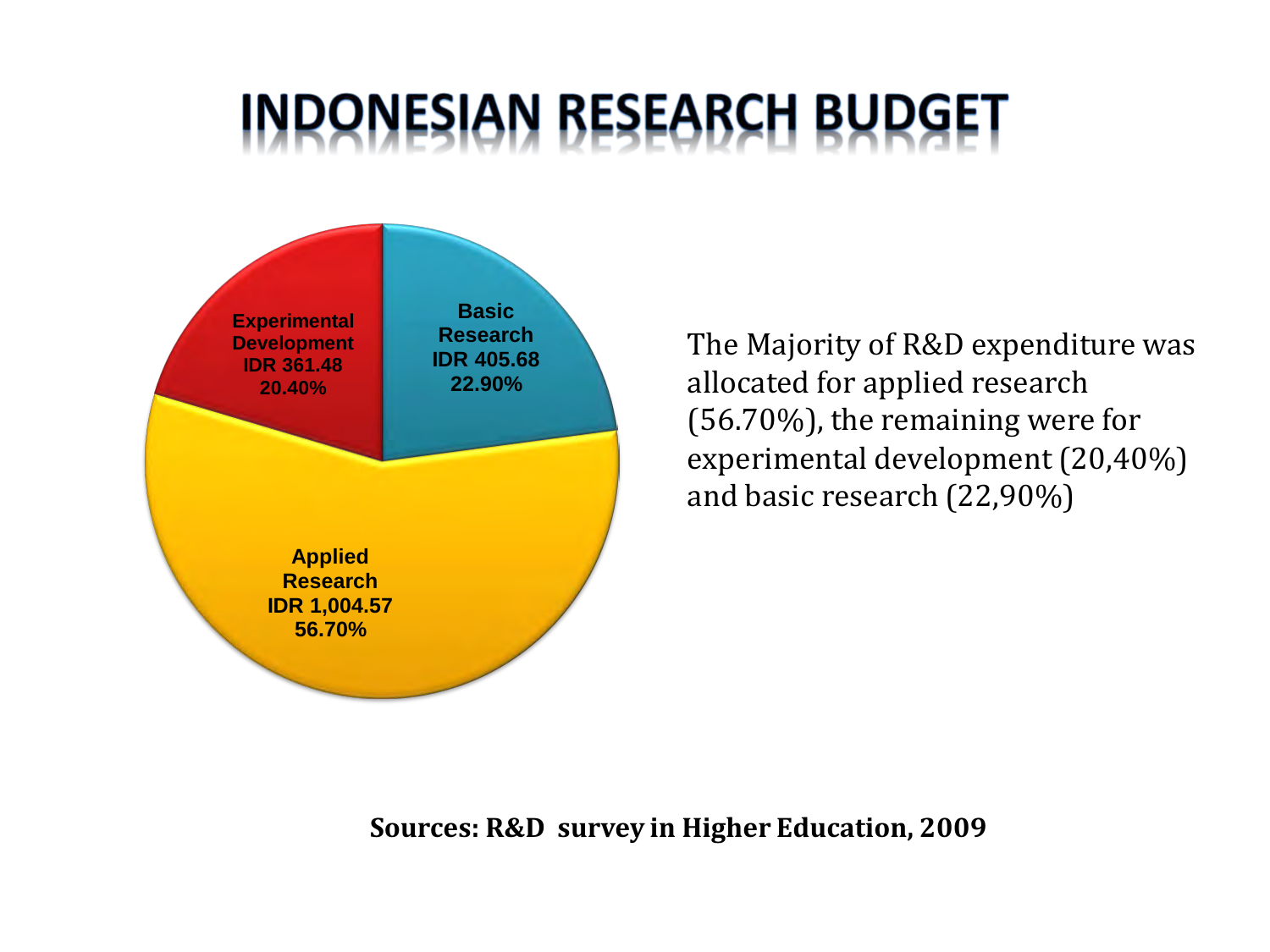- Gender inequality : Women access and control to resources limited
- Women economic contribution in non productive activity are unconsidered: example: country's Welfare indicator (Brown GDP) still negate the women's contribution in household work.
- Men and women have different roles, which impact differently on the environment and development (Leduc, 2009).

# Research need Rational: change the perception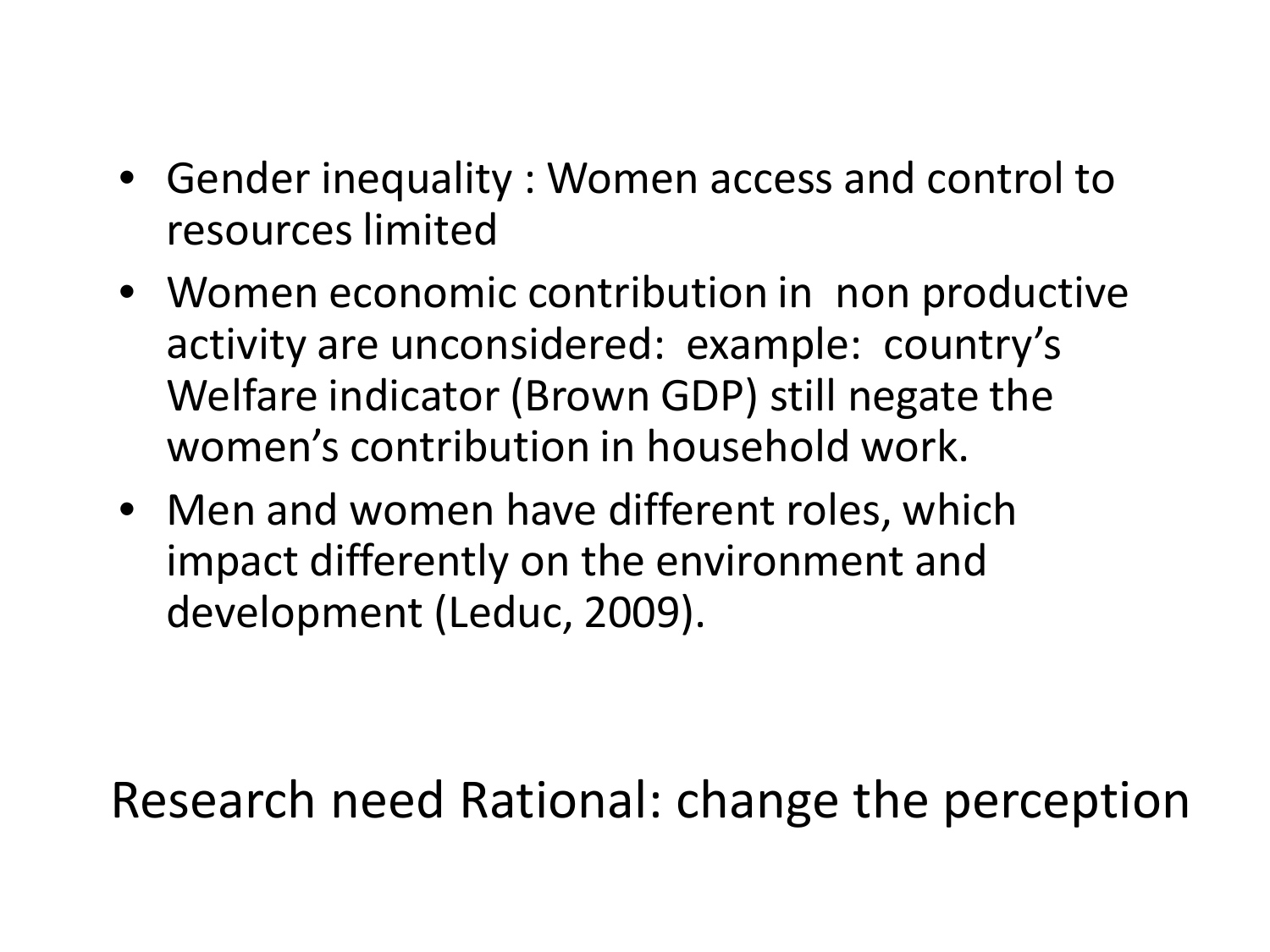- No specialist on Gender research, almost all researchers are specialist in other area. Gender research consider to be by product of other research.
- Still Limited in numbers, *Too much of the focus went toward studying the fish, and fishermen, not enough toward studying the fisherwomen*."
- Low Budget and Facilities, no incentives to study gender ( exp: in socio economics research center of Marine affairs and fisheries Ministry only 5% from the whole yearly budgets, not every year ..)
- Much research is still using the old bullets to hit the moving targets
- Models are enormous, but applications in the country are lacking…
- The challenge is mounting, but less people are taking to take a risk
- It is not lack of data but....lack of creativity (move from homo economicus to homo creativicus)
- There are lots of battle grounds to exercise models.

# Indonesian Research in GAF: Issues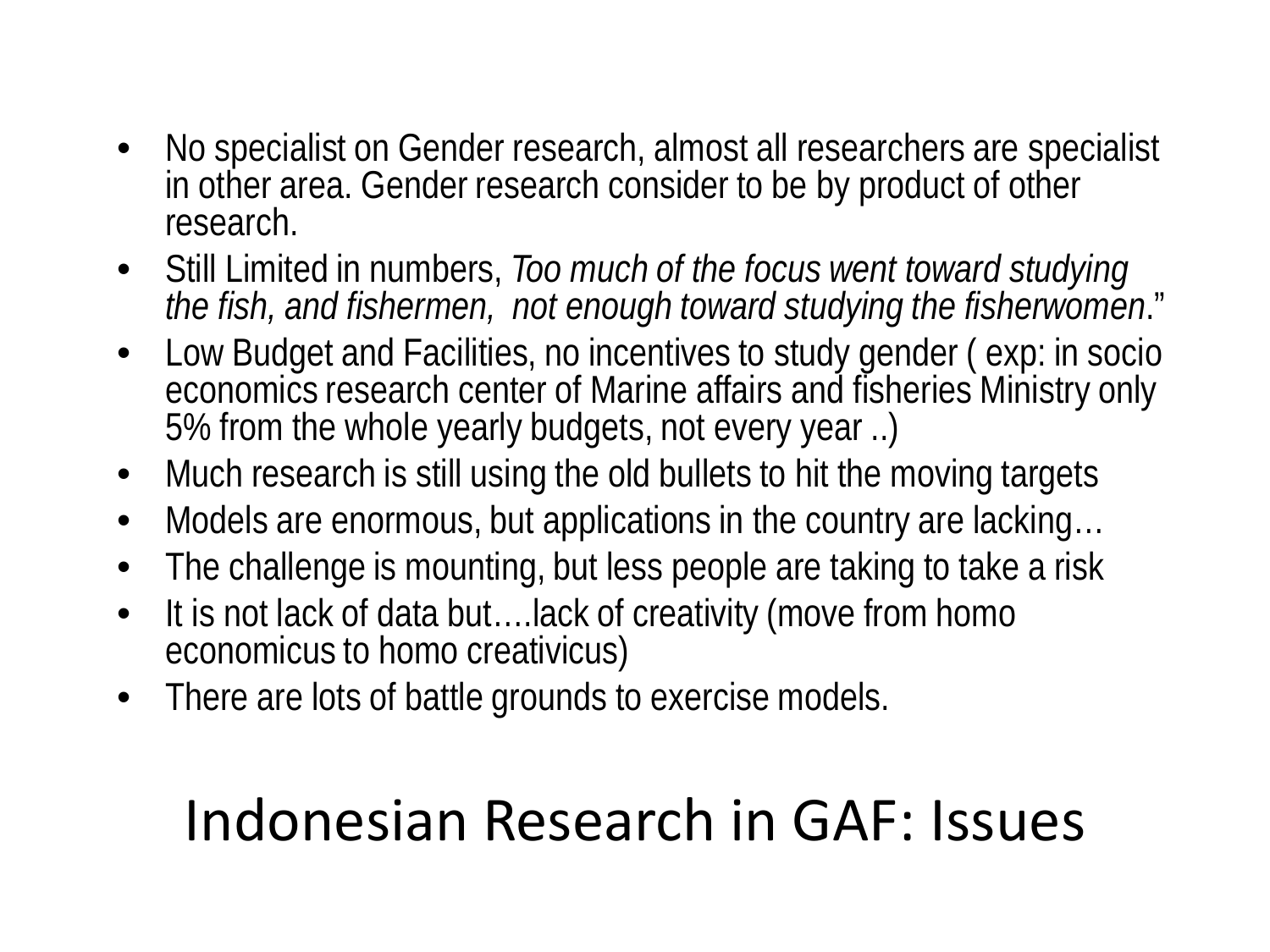### **INDONESIAN GENDER IN AQUACULTURE AND FISHERIES RESEARCH INSTITUTION: OPPORTUNITIES**



**Member of "Indonesian Marine and Fisheries Socio-Economics Research Network"**